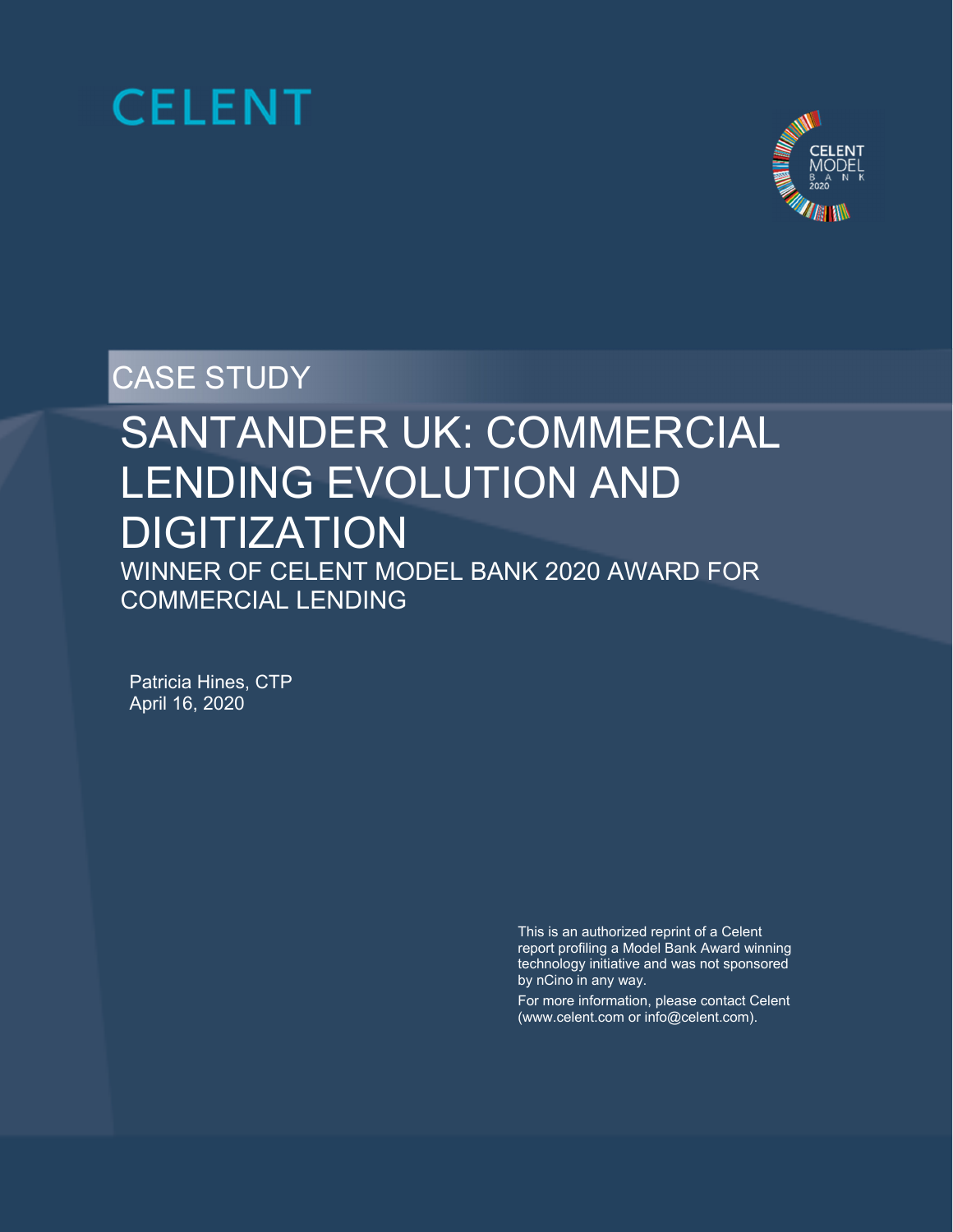# CASE STUDY AT A GLANCE

| <b>FINANCIAL INSTITUTION</b> | Santander UK PLC                                                                                                                                                                                                                                                              |
|------------------------------|-------------------------------------------------------------------------------------------------------------------------------------------------------------------------------------------------------------------------------------------------------------------------------|
| <b>INITIATIVE</b>            | SME, Commercial, and Corporate Lending Digitization and Evolution                                                                                                                                                                                                             |
| <b>SYNOPSIS</b>              | Santander UK partnered with nCino and other tech companies to<br>deliver a cutting-edge commercial lending experience for its customers,<br>enabling a faster and more transparent onboarding experience, greater<br>operational efficiencies, and a swifter lending process. |
| <b>TIMELINES</b>             | • Project discovery late 2018 / early 2019                                                                                                                                                                                                                                    |
|                              | • Live with onboarding workflows August 2019                                                                                                                                                                                                                                  |
|                              | • Live with loan contracts / collateral documents Nov. 2019                                                                                                                                                                                                                   |
|                              |                                                                                                                                                                                                                                                                               |
|                              | • Live with full system May 2020                                                                                                                                                                                                                                              |
| <b>KFY BENFFITS</b>          | • Market-leading cycle times in time to credit risk decision and time to<br>cash delivery                                                                                                                                                                                     |
|                              | • Reduction in manual effort with >70% of processing time in several<br>major tasks involved in the end-to-end lending sequence                                                                                                                                               |
|                              | • More flexibility in underwriting process, providing significant digital<br>efficiency and a more pragmatic approach                                                                                                                                                         |
|                              | • Single customer view provided in CRM, credit risk, and product<br>exposure systems                                                                                                                                                                                          |

# CELENT PERSPECTIVE

- Santander UK completely overhauled how its small and medium enterprise (SME), commercial, and corporate lending units do business with over 1,000 internal users impacted.
- The bank partnered with a wide range of tech firms with compelling and innovative propositions at hand, and with roadmaps that match the bank's future aspirations, both for meeting customer expectations and facing disruptive threats.
- The bank views its implementation of nCino's Bank Operating System and other technology from a range of partners as laying the foundation for what will be its ongoing digital evolution.
- Santander UK eliminated 13 disparate systems along with manual processes previously used to deliver credit risk-based products to its customers.
- The bank projects that ultimately it will save >70% in major component task processing times and >50% in end-to-end cycle times across its commercial credit risk propositions.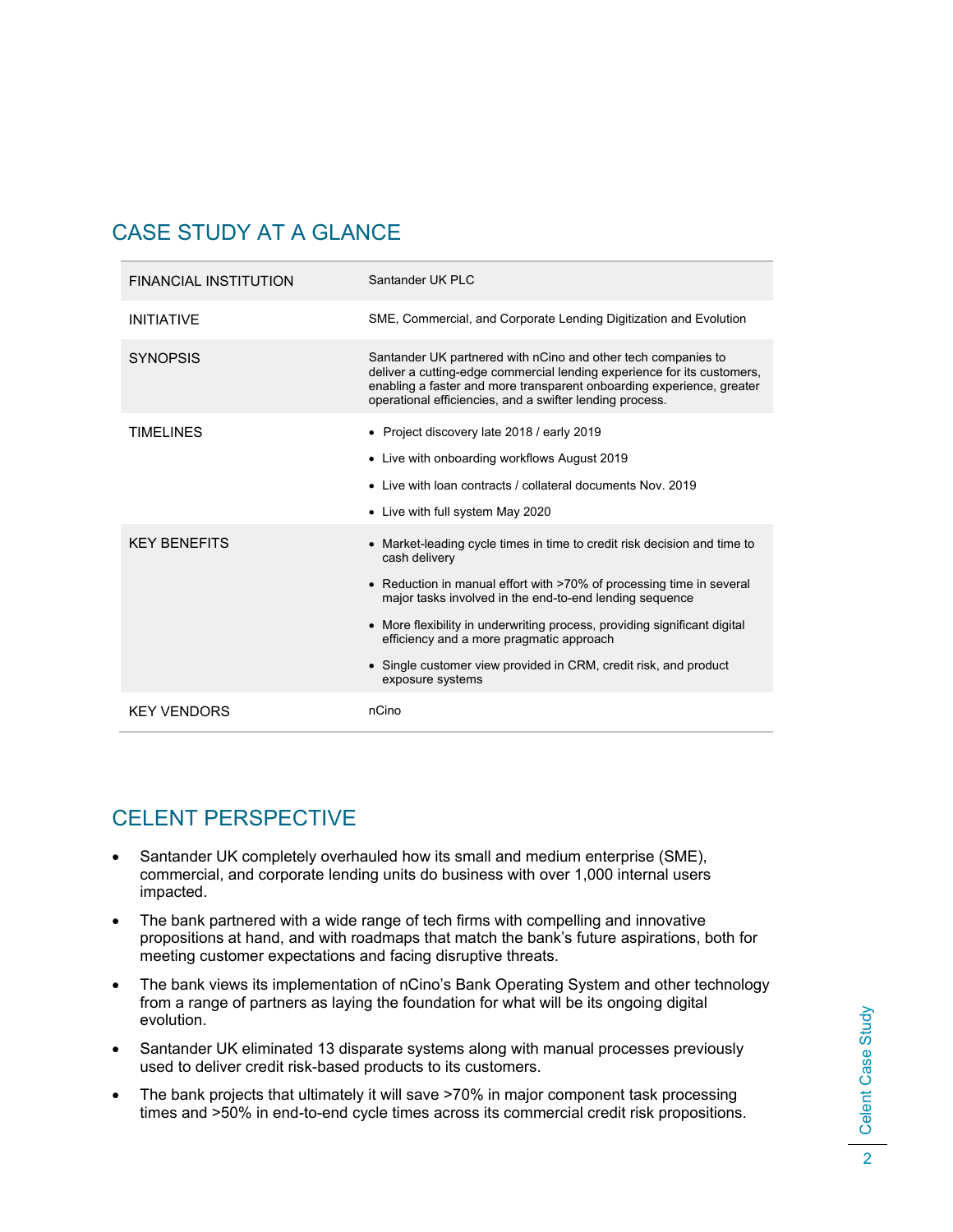- Benefits for the bank include facilitating a move to a middle office case management model, increasing document team capacity with increased automation, automating covenant calculation and facility monitoring, achieving a single customer view, and implementing a credit risk decision engine to further automate lending decisions and annual reviews.
- Benefits for customers include an improved customer experience, including faster execution on loan decisions from cutting cycle times, reducing manual effort, and increasing digital flexibility and interactions.
- Critical to the success of the project was getting employees onboard with dramatically changing operational processes and technology tools from the beginning, and continually proving the value of that change.

# DETAILED DESCRIPTION

# **Introduction**

Santander UK is a large retail and commercial bank based in the UK and a wholly owned subsidiary of the major global bank, Banco Santander. Santander UK is a large customerfocused bank and the UK's leading full-service scale challenger. The bank has an established presence in the mortgage and savings markets and is successfully challenging the big four UK banks in current accounts and corporate and commercial banking. Santander UK manages its business through three customer segments, Retail Banking, Commercial Banking, and Global Corporate Banking, supported by the Corporate Centre.

|                                             | <b>SANTANDER UK PLC</b>                                                                                                                |
|---------------------------------------------|----------------------------------------------------------------------------------------------------------------------------------------|
| <b>YEAR FOUNDED</b>                         | 2010                                                                                                                                   |
| <b>OPERATING INCOME</b>                     | £4,173M                                                                                                                                |
| <b>ASSETS</b>                               | £281.7B                                                                                                                                |
| <b>GEOGRAPHICAL PRESENCE</b>                | London, United Kingdom                                                                                                                 |
| <b>EMPLOYEES</b>                            | Approximately 23,500                                                                                                                   |
| OTHER KEY METRICS                           | 14 million active customers, 5.8 million digital customers,<br>£172B UK retail and corporate deposits, £22.3B in UK<br>corporate loans |
| RELEVANT TECHNOLOGIES AND<br><b>VENDORS</b> | Salesforce, nCino, DocuSign (see Appendix for full list)                                                                               |

#### Table 1: Santander Bank Snapshot as of December 31, 2019

Source: Santander UK PLC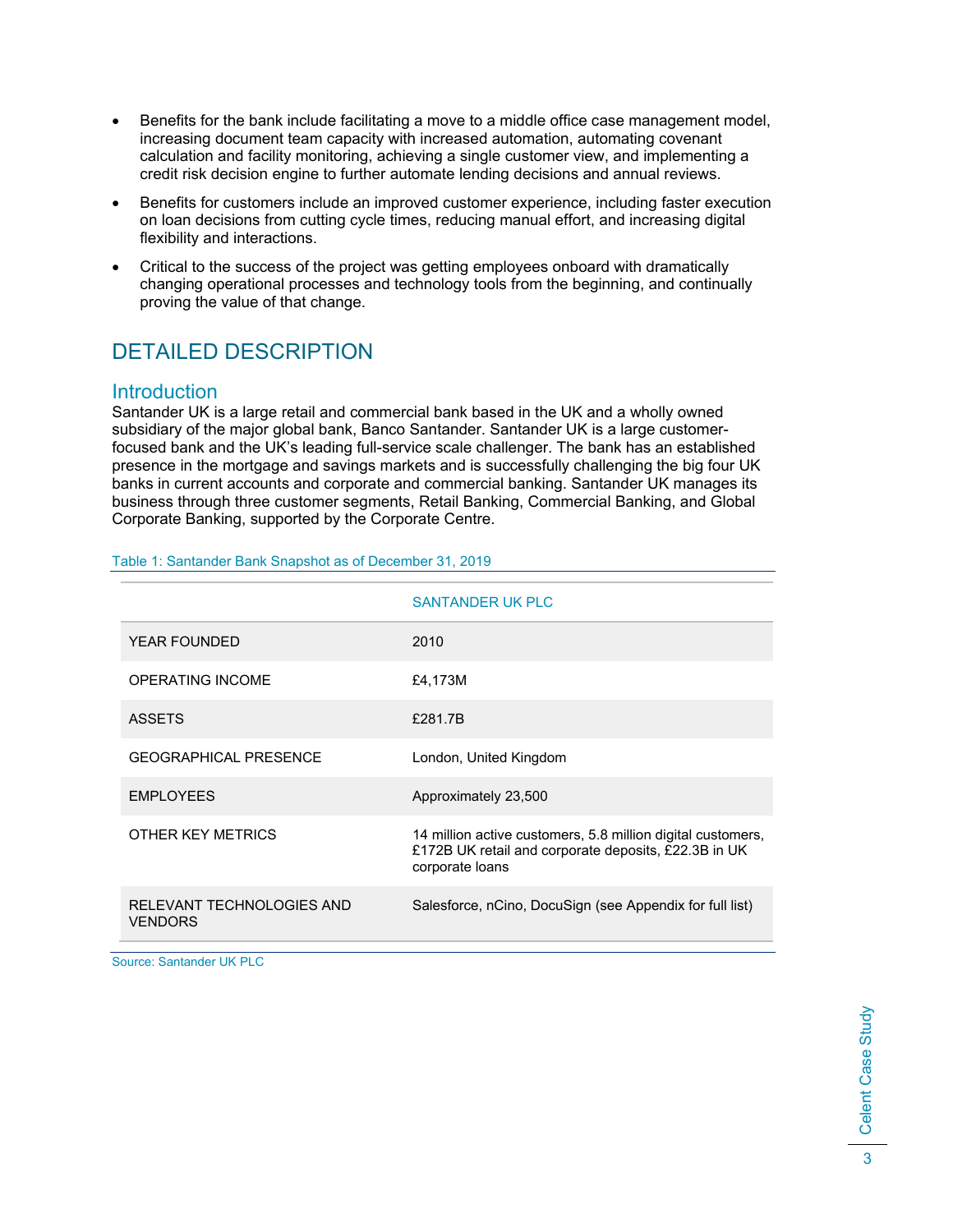Following on from its Corporate Digital Onboarding success, profiled in last year's Model Bank 2019 case study, *Santander UK: Taking Onboarding to the Next Level*, Santander UK embarked on a commercial lending transformation project to deliver a cutting-edge experience for its customers. By partnering with fintech companies like nCino to upgrade its legacy systems, the bank gained a digital ecosystem and modern technology stack that can be rapidly configured, tested, and launched as market trends demand. The bank states that it can offer customers a faster and more transparent onboarding experience, greater efficiencies, and a swifter lending process, ultimately enhancing its SME (small and midsize enterprises), commercial, and corporate banking services.

# **Opportunity**

Santander UK's SME, commercial, and corporate banking units support businesses with assets between £0.5 million and £500 million by offering them a holistic range of financial services products. Before 2019, the bank's front office, credit risk, and middle office teams were operating on a series of 13 disparate systems along with manual processes to deliver credit risk-based products to its customers. Additionally, it used two main credit risk/security logging systems with over 60 supporting end-user computing solutions. Making changes to these systems was expensive and cumbersome and carried execution risk given that they were intertwined with the same platform that ran core banking services.

Under these circumstances, Santander UK found its lending processes delivering time-to-cash cycle times of 35 to 90 days and time-to-decision cycle times of 10 to 25 days. Front office employees were spending, on average, 10%–15% of their working week on credit risk processes, while middle office post-credit risk sanction fulfilment activities were the slowest lead time in the process. The credit risk team was completing and sanctioning roughly 6.5 credit cases per month per full-time employee (FTE). The bank realized operating in this way would be neither successful nor sustainable long term, so Jonathan Holman, head of digital transformation, led up the initiative to overhaul the operations of the bank's commercial lending units with a wider mission of guiding the bank through a complete digital evolution.

Holman wanted to move away from tightly coupled, in-house developed, proprietary software and toward cloud/SaaS first solutions, using productized tools and integrations where possible. The bank started with commercial onboarding first, deploying a fully automated onboarding experience using API-based services, digital forms, with e-signatures, robotic process automation, and multi-team parallel processing, as profiled in Celent's 2019 Model Bank case study for commercial customer onboarding, *Santander UK: Taking Onboarding to the Next Level* (April 2019).

# **Solution**

At the beginning of 2019, Santander UK made the strategic choice to partner with nCino, Accenture, and several additional technology partners to deliver a transformative end-to-end credit risk and fulfilment solution in the cloud using configurable SaaS. nCino was a natural choice for the bank as Salesforce was already in use at Santander for relationship managers and servicing, and Santander US had previously chosen nCino for commercial lending.

Santander UK chose nCino's Bank Operating System and other enabling tools to replace and considerably enhance its many disparate technology systems. Figure 1 shows Santander UK's corporate and commercial banking systems ecosystem.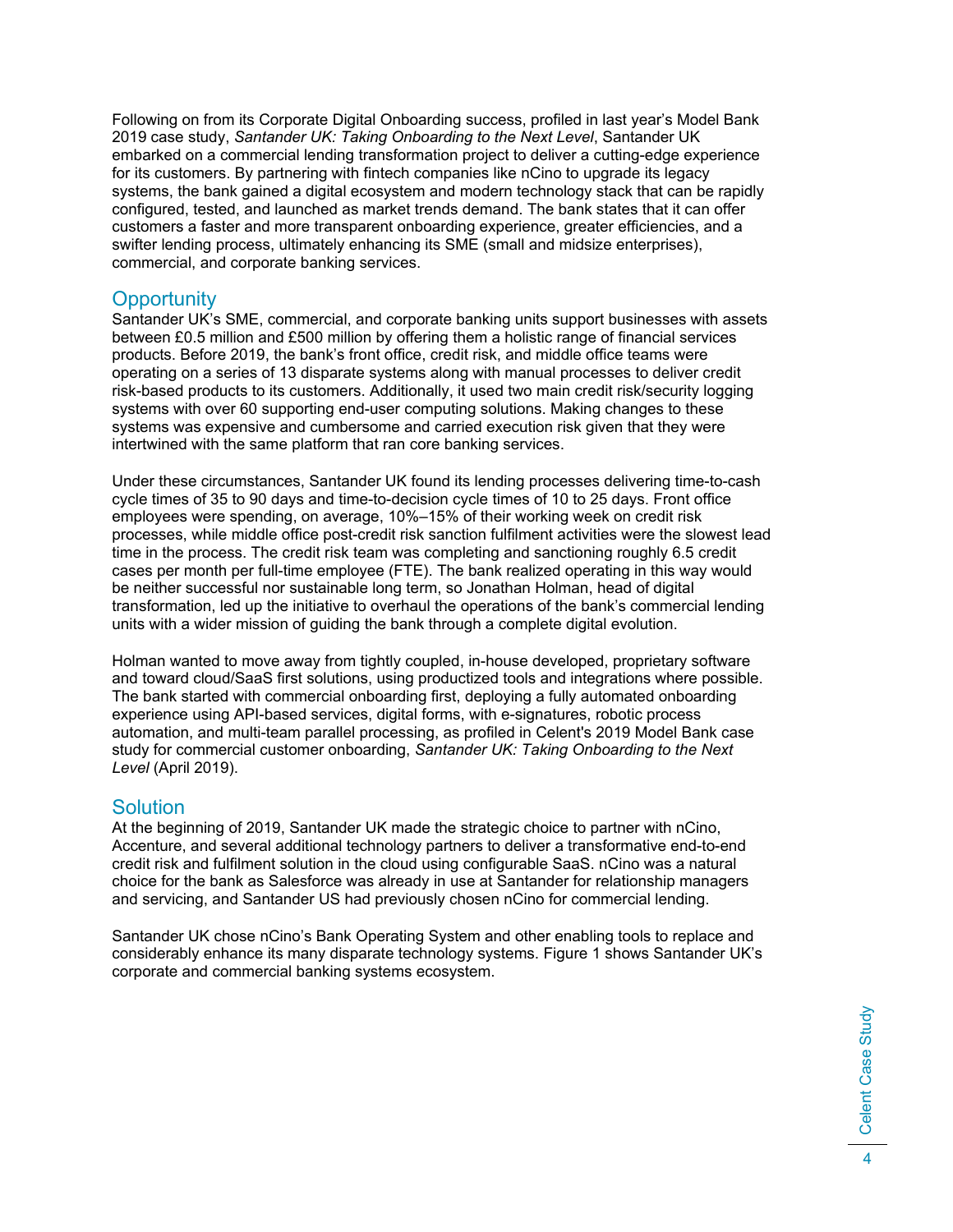

#### Figure 1: Santander UK Corporate and Commercial Banking System Ecosystem

Source: Santander UK

Because nCino's Bank Operating System is built on the Salesforce platform, it delivers a scalable, flexible, and secure solution that delivers the speed and digital experience customers expect, backed by the quality and transparency bankers need. The use of nCino and its various integration partners has helped the bank to streamline processes and decrease lead cycle and credit decision times by more than half as a result of increased transparency in onboarding and lending workflows.

Combining Salesforce, nCino, SpringCM (now DocuSign CLM), DocuSign, Validis, DueDil, Fractal Labs, Actico, Experian PowerCurve, and Tamr's technologies, Santander UK digitized and automated sales and servicing, credit-risk and fulfilment workflow, document production and negotiation, eSignature, accounting package integration and financial spreading, eReading of PDF financial statements, use of incorporated company data, analysis and projections from open banking, risk ratings for regulatory capital, credit-risk decisioning and single customer view reconciliation, respectively. Figure 2 shows Santander UK's corporate and commercial banking systems ecosystem.



#### Figure 2: Santander UK Corporate and Commercial Banking Vendor Ecosystem

Source: Santander UK

The impact has been material for the bank's customers and relationship managers, dramatically reducing cycle and process times in onboarding and lending end to end. This means that customers can access loan proceeds far faster. The efficiencies that Salesforce, nCino,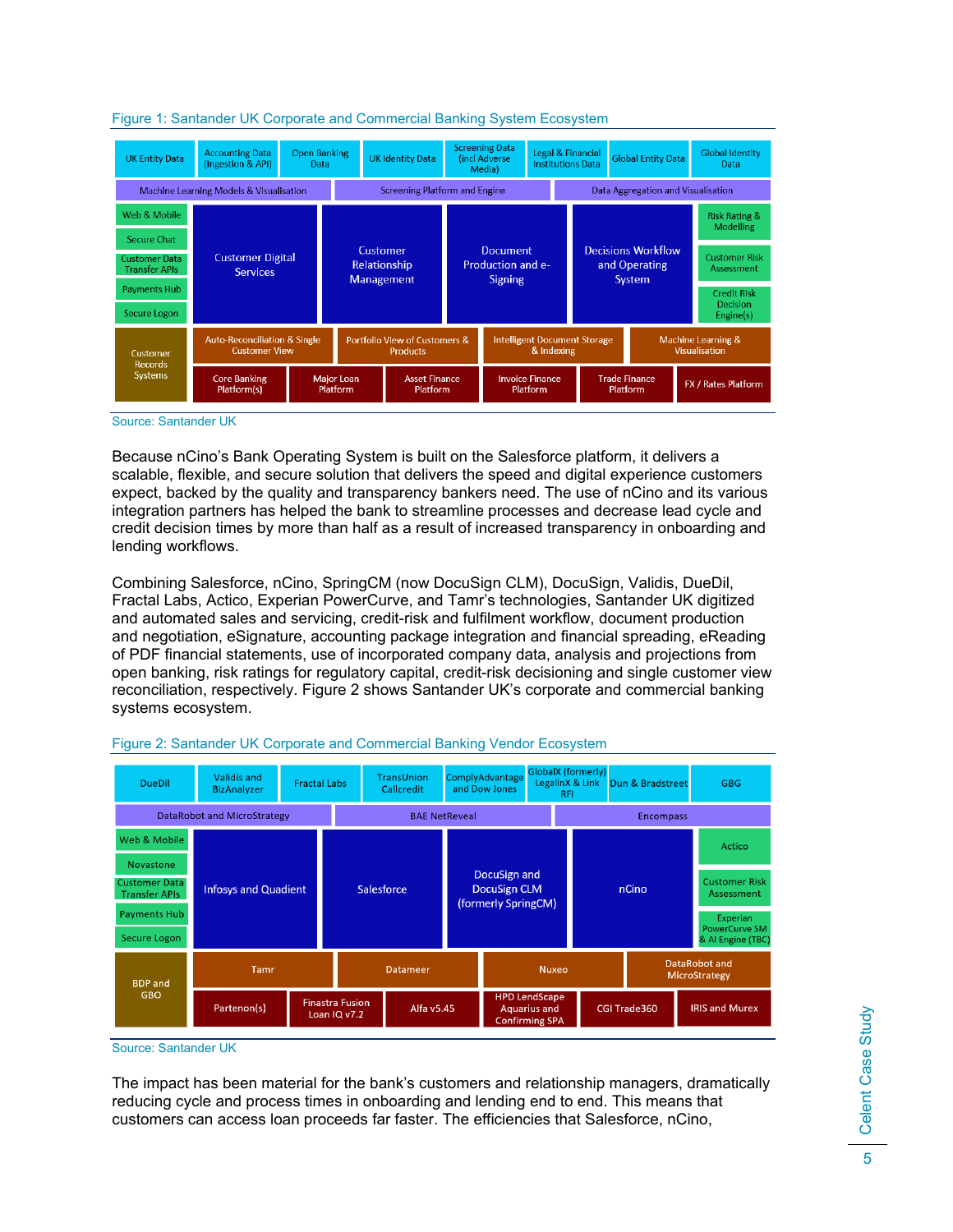SpringCM, DocuSign, and other enabling technologies have added to the lending origination process remove 80% of the manual effort that previously existed in creating many contract documents. They also have helped to reimagine customer-facing processes handled by middle office teams responsible for fulfilment, freeing up time for relationship teams to focus on and serve customers to the best of their ability.

The bank has been able to consolidate large amounts of data and is using it to auto-populate fields, to eliminate the rekeying of data, and to create efficient middle office parallel processing opportunities. Data in the core nCino system carries across the customer relationship as well as the front, middle, and back offices, providing a holistic view of the customer regardless of unit. As a result, the bank has increased oversight of its portfolio. The platform's financial spreading functionality allows greater insight into forecasts and risk. Leveraging artificial intelligence, nCino can extract data from financial statements in conjunction with Validis (directly from accounting packages), DueDil and BizAnalyzer integrations, saving both time and money.

With SpringCM, the bank created a contract language library for component parts of its legal agreements, allowing the bank to build up templates using those components, and using various clauses based on the borrower's financials. The components also allow for universal clause changes easily, dynamically adjusting templates across a particular product type. SpringCM also enables auditable, multi-party online negotiation, including automatic fall-back clauses or free-form editing with dynamic approval workflows. Where negotiation is required, SpringCM improves customer experience. Where negotiation isn't needed, the document creation process is fully automated.

DocuSign allows for eSignatures on the back of SpringCM's document production with parallel processing for each signee as well as with product system workflow and record creation for middle office teams.

The first phase of the project involved the replacement of 13 legacy and over 60 end-user computing systems while rolling out nCino's Bank Operating System, SpringCM, and DocuSign to more than 1,200 new users across three lines of business. The sheer size, breadth, and ambition of the project, combined with a demanding timeline and the logistics of an event of this scale, contributed to the project's complexity and challenges.

The bank leveraged a team of around 115 people to tackle this project, starting with a very detailed plan, which contributed to the first release within a matter of months. A unique collaboration between 11 firms (tech, fintech, and consultancy) combined with multiple Santander teams drove the project's success. The core internal team was led by Jonathan Holman, Head of Digital Transformation, and consisted of 20 permanent staff divided into several workstreams, e.g., fulfilment, change management, data management, etc. Another 80 Santander employees and consultants assisted with the project.

Externally, Accenture led configuration, implementation, and support of nCino's Bank Operating System, with assistance from nCino's customer success and support engineering teams. Altogether, the Accenture and nCino teams consisted of around 35 people. According to Accenture, the two companies have been working together since 2014 to implement the nCino Bank Operating System. In early 2019, they announced an expansion of their alliance capabilities to additional markets, with active engagements underway in markets including the UK, Ireland, Australia, and New Zealand.

Project discovery began in later winter 2018/early 2019, and the bank began designing, building, and user testing in May 2019. By mid-August, the first phase was complete with nCino live for onboarding workflows. The rollout of additional phases will continue through 2020, completing the credit risk and middle office rollouts of the nCino platform and its supporting ecosystem.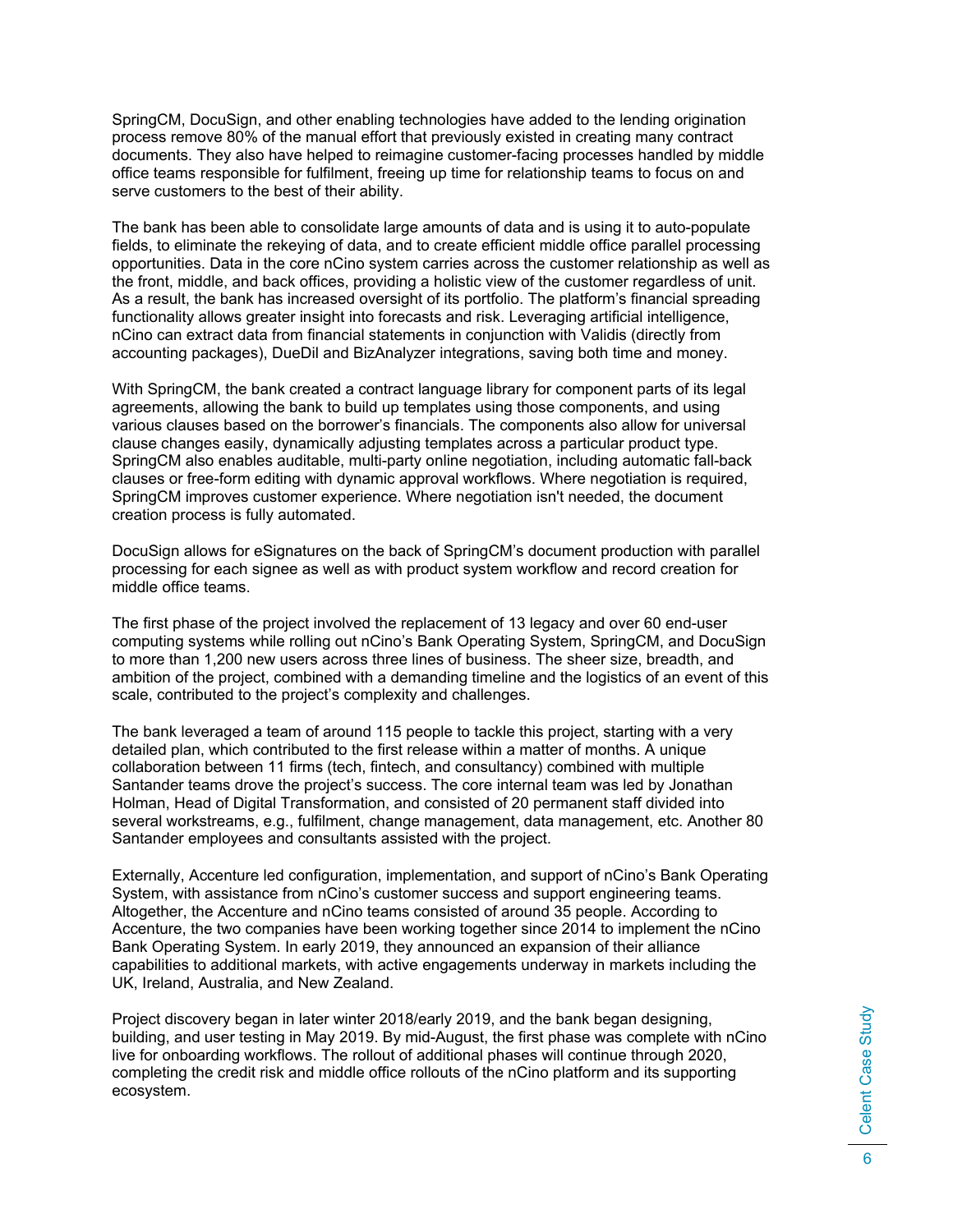# Results, Lessons Learned, and Future Plans

The initiative has required a complete overhaul of how Santander UK's SME, commercial, and corporate units do business and has impacted over 1,000 internal users so far. This project operates entirely under the methodologies of design thinking and agile, and the modern platforms allow for rapid configuration, testing, and launch to end users. Santander UK partnered with firms that have compelling, innovative propositions at hand, and roadmaps the bank believes in. The bank believes that its technology partners are helping them to achieve their own aspirations as well as the rapidly changing expectations of its customers, an important imperative given the potential disruptive threats faced by traditional commercial banking.

Santander UK has already garnered benefits with the first phase of its digital lending transformation and anticipates many more as they continue down the road. The bank feels that because nCino is a cloud-based SaaS solution, partnering with them has reduced the traditional execution risk of waterfall development projects (build, test, rework, compromise, and launch). With nCino and other partners, they are creating a leading-edge tech stack. The bank projects that the project will ultimately deliver greater than 50% in processing and cycle time efficiencies across the SME, commercial, and corporate credit risk propositions.

The bank expects benefits across a number of areas:

- Case Management Model: The efficiencies gained in the middle office will allow a case management model, removing all work from the front office as soon as a credit risk sanction is obtained. The bank predicts that 8%–10% of the front office's capacity will free up and allow more focus on value-add insights and relationships with customers.
- Increased Document Team Capacity: With increased document automation, the middle office will produce more documents in-house for facility contracts and security taking purposes. With a doubling of capacity in the documents team, they expect to raise their exposure threshold to £15 million from £5 million for internal document production. The team will expand to cover all business lines, all products, and for the first time internally, all associated security. This expansion will reduce execution fees by £3,000 to £10,000 for each deal now in-sourced above £5 million exposure. The bank has achieved up to 80% efficiency in producing facility letters as well as the ability to scan in (using OCR) and analyze the entire back book.
- Automation of Covenant Calculation and Facility Monitoring: Accounting data received and imported allows for covenant calculation and facility monitoring automation. This process previously accounted for up to 12% of the front office work basket and 8% of the credit risk team's time. The bank forecasts that ultimately, they will reduce the overall effort by 80% in the round. They plan on passing these benefits onto customers in terms of lower arrangement or maintenance fees on debt products, provided customers agree to permission their data, in place of manual submission. Santander UK believes this will also save customers' time and money as well, as many customers do not have an in-house finance team, potentially saving thousands in annual accountants' fees over a year too.
- Single Customer View: Achieving a single customer view improves assessment, pricing, and risk analysis of loan deals as well as keeping the front office and credit risk teams informed of customers' needs and their current relationship with the bank. The combined customer view and centralized access also help to automate much of the credit risk assessment process, dramatically reducing the need for manual controls and checks, and thus reducing overall operational risk.
- Credit Risk Decision Engine: On an ongoing basis, the credit risk decision engine allows for both annual reviews and smaller new credit risk applications to be approved without the need for credit risk officer intervention. Data quality and codified policy are crucial elements driving the ability to further automate decisions. Improving financial statement spreading and credit risk rating automation is expected to save 7% of front office effort and 14% of credit risk officer's involvement over the average work week.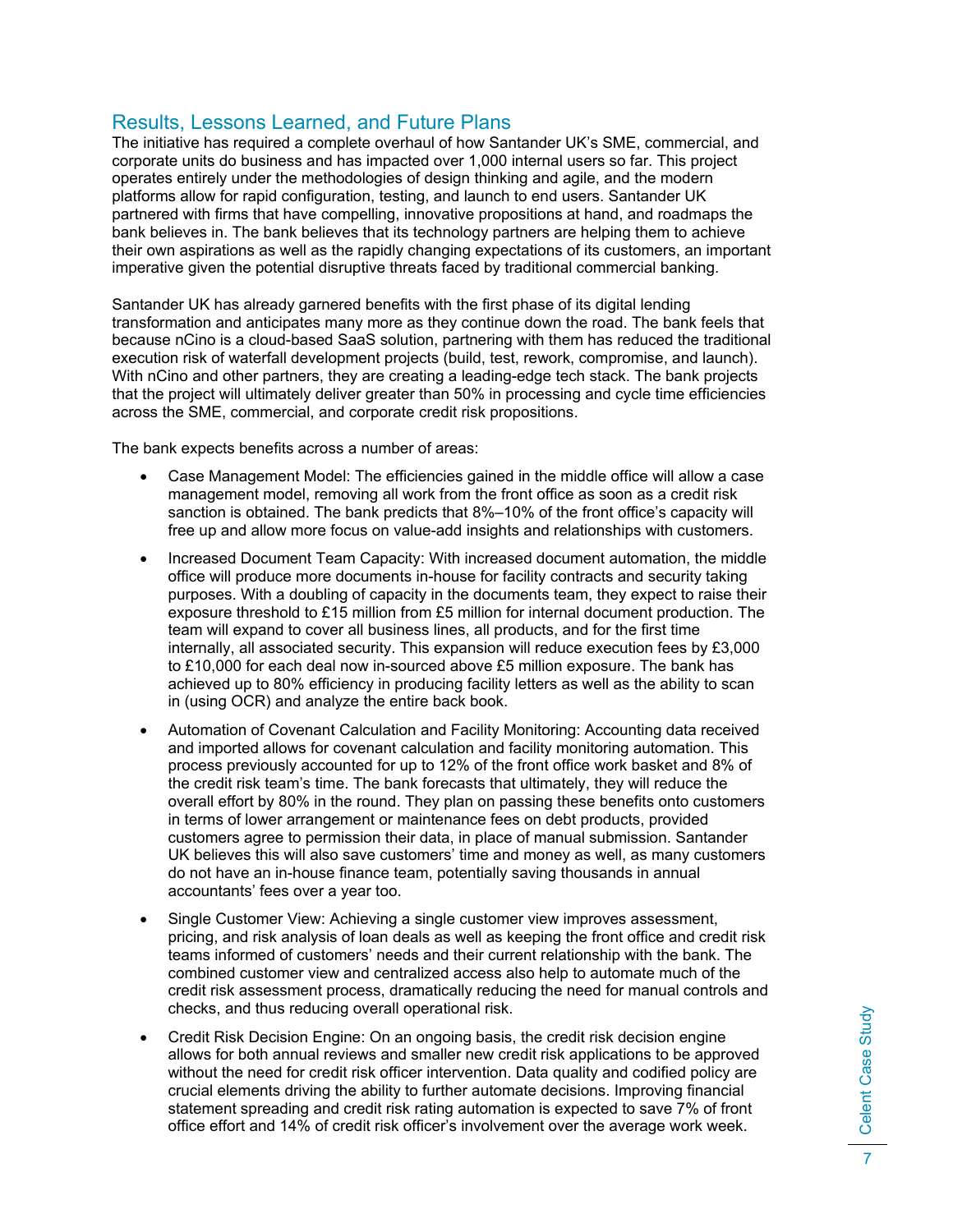For banking customers, the bank views the biggest benefit as improved customer experience, including faster execution on loan decisions:

- Cutting Cycle Times: The bank expects to achieve market-leading cycle times in leadtime to credit risk decision and then time to cash delivery.
- Reducing Manual Effort: The processing time to create, sanction, and fulfil a credit risk proposal for a customer takes 70% of the manual effort previously expended in the end-to-end lending sequence.
- Increasing Digital Flexibility: The lending platform helps the bank to be flexible in its approach and facilitates automation, wet signatures, and scanning and extracting date from PDF financial statements for immediate inclusion in the digital lending process. This is also true for facility contracts initiated by external parties, where online negotiation of the document with all relevant parties involved is immediately possible. This provides significant digital efficiency and a pragmatic approach.

Lastly, and crucially, the project allows Santander to focus on being a bank, a great bank for its customers, colleagues, and shareholders.

All in all, Santander UK's investment in transforming its commercial lending technology approach with a combination of configurable specialist SaaS technology and API-first architecture approach has enabled the bank to make decisions on more loan requests more quickly, allowing the bank to deliver faster business value to its clients. The bank can now meet SME customers' need for speed while providing corporate clients with a more automated, streamlined, and digitized process.

The bank views its implementation of nCino's Bank Operating System and other technology from a range of partners as laying the foundation for its digital evolution. Critical to the success of the project was getting employees onboard with dramatically changing operational processes and technology tools from the beginning, and continually proving the value of that change.

As the project evolves, the bank plans to challenge itself by continuing to reimagine inefficient processes, including additional integration with core platforms and broadening the use of the platform by additional users. The bank also plans to continue to enhance the platform alongside nCino's product roadmap with AI-enabled credit risk decisioning, probability of default (PD) calculations, loan pricing, secure messaging integration, and extending onboarding to additional products.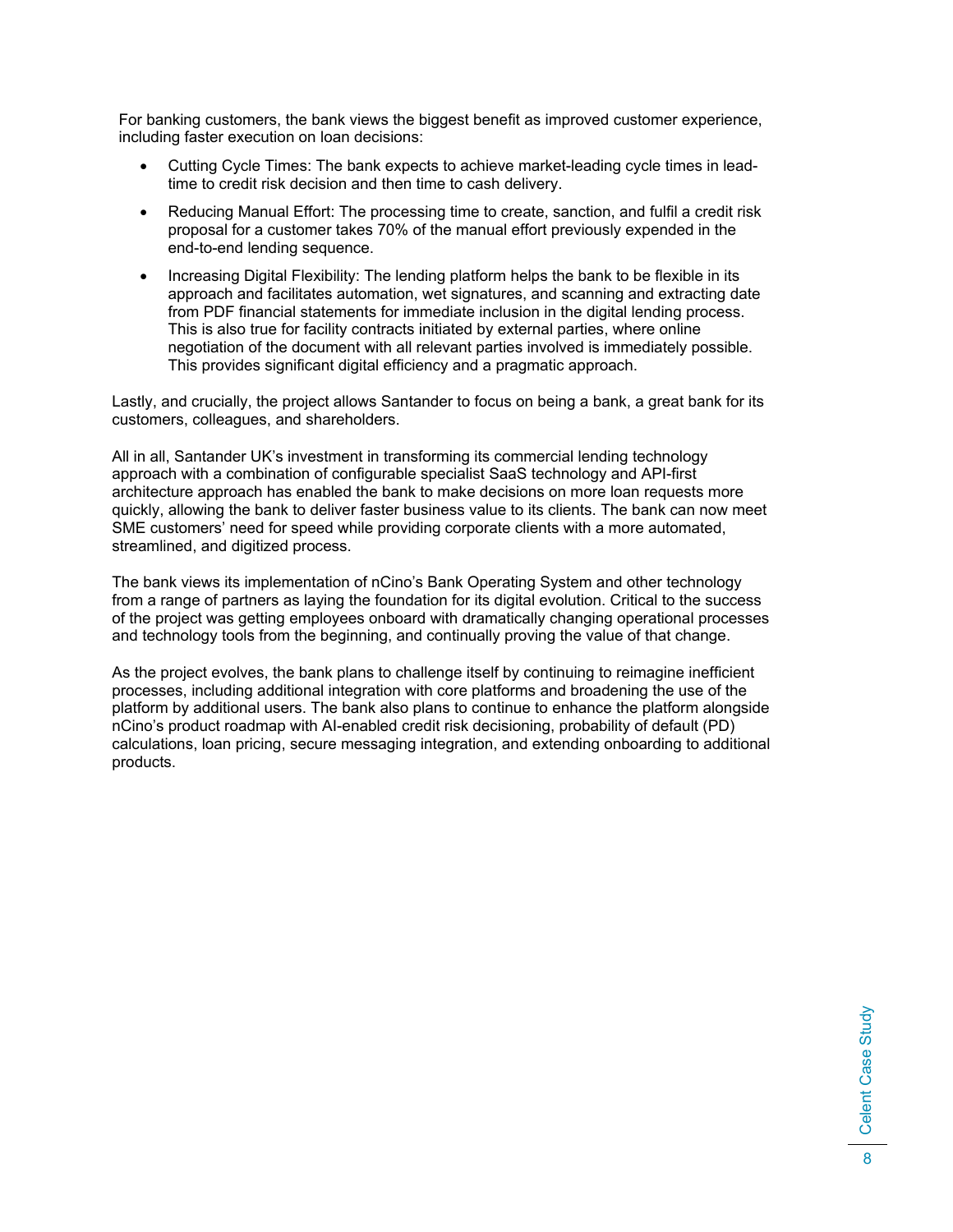# **Appendix**

Santander UK leveraged many commercially available technology tools for its commercial lending transformation:

| <b>Customer Digital Services</b>           | Infosys and Quadient                        |
|--------------------------------------------|---------------------------------------------|
| <b>Customer Relationship Management</b>    | Salesforce                                  |
| Document Production and e-Signing          | DocuSign & DocuSign CLM (formerly SpringCM) |
| Decisions Workflow and Operating System    | nCino                                       |
| <b>UK Entity Data</b>                      | <b>DueDil</b>                               |
| Accounting Data (Ingestion & API)          | Validis and FinSuite BizAnalyzer            |
| Open Banking Data                          | <b>Fractal Labs</b>                         |
| Legal & Financial Institutions Data        | GlobalX (formerly LegalinX) and Link RFI    |
| <b>Global Entity Data</b>                  | Dun & Bradstreet                            |
| Global Identity Data                       | <b>GBG</b>                                  |
| Data Visualisation                         | MicroStrategy                               |
| Data Aggregation and Visualisation         | Encompass                                   |
| Risk Rating & Modelling                    | Actico                                      |
| Credit Risk Decision Engine(s)             | Experian PowerCurve Strategy Management     |
| Auto-Reconciliation & Single Customer View | Tamr                                        |
| Major Loan Platform                        | Finastra Fusion Loan IQ                     |
| <b>Asset Finance Platform</b>              | Alfa                                        |
| <b>Invoice Finance Platform</b>            | HPD LendScape Aquarius and Confirming SPA   |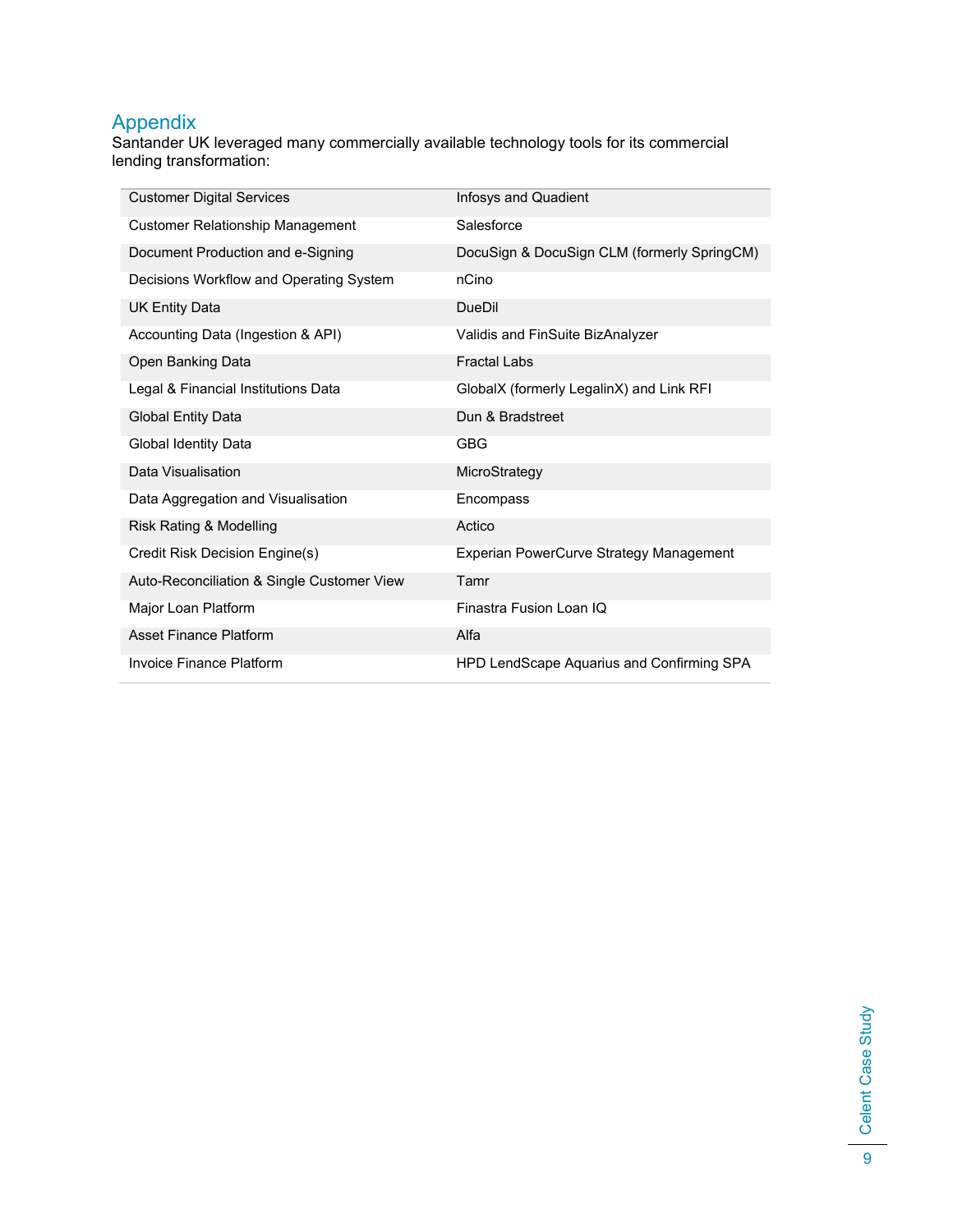# Copyright Notice

# Prepared by

# Celent, a division of Oliver Wyman, Inc.

Copyright © 2020 Celent, a division of Oliver Wyman, Inc., which is a wholly owned subsidiary of Marsh & McLennan Companies [NYSE: MMC]. All rights reserved. This report may not be reproduced, copied or redistributed, in whole or in part, in any form or by any means, without the written permission of Celent, a division of Oliver Wyman ("Celent") and Celent accepts no liability whatsoever for the actions of third parties in this respect. Celent and any third party content providers whose content is included in this report are the sole copyright owners of the content in this report. Any third party content in this report has been included by Celent with the permission of the relevant content owner. Any use of this report by any third party is strictly prohibited without a license expressly granted by Celent. Any use of third party content included in this report is strictly prohibited without the express permission of the relevant content owner This report is not intended for general circulation, nor is it to be used, reproduced, copied, quoted or distributed by third parties for any purpose other than those that may be set forth herein without the prior written permission of Celent. Neither all nor any part of the contents of this report, or any opinions expressed herein, shall be disseminated to the public through advertising media, public relations, news media, sales media, mail, direct transmittal, or any other public means of communications, without the prior written consent of Celent. Any violation of Celent's rights in this report will be enforced to the fullest extent of the law, including the pursuit of monetary damages and injunctive relief in the event of any breach of the foregoing restrictions.

This report is not a substitute for tailored professional advice on how a specific financial institution should execute its strategy. This report is not investment advice and should not be relied on for such advice or as a substitute for consultation with professional accountants, tax, legal or financial advisers. Celent has made every effort to use reliable, up-to-date and comprehensive information and analysis, but all information is provided without warranty of any kind, express or implied. Information furnished by others, upon which all or portions of this report are based, is believed to be reliable but has not been verified, and no warranty is given as to the accuracy of such information. Public information and industry and statistical data, are from sources we deem to be reliable; however, we make no representation as to the accuracy or completeness of such information and have accepted the information without further verification.

Celent disclaims any responsibility to update the information or conclusions in this report. Celent accepts no liability for any loss arising from any action taken or refrained from as a result of information contained in this report or any reports or sources of information referred to herein, or for any consequential, special or similar damages even if advised of the possibility of such damages.

There are no third party beneficiaries with respect to this report, and we accept no liability to any third party. The opinions expressed herein are valid only for the purpose stated herein and as of the date of this report.

No responsibility is taken for changes in market conditions or laws or regulations and no obligation is assumed to revise this report to reflect changes, events or conditions, which occur subsequent to the date hereof.